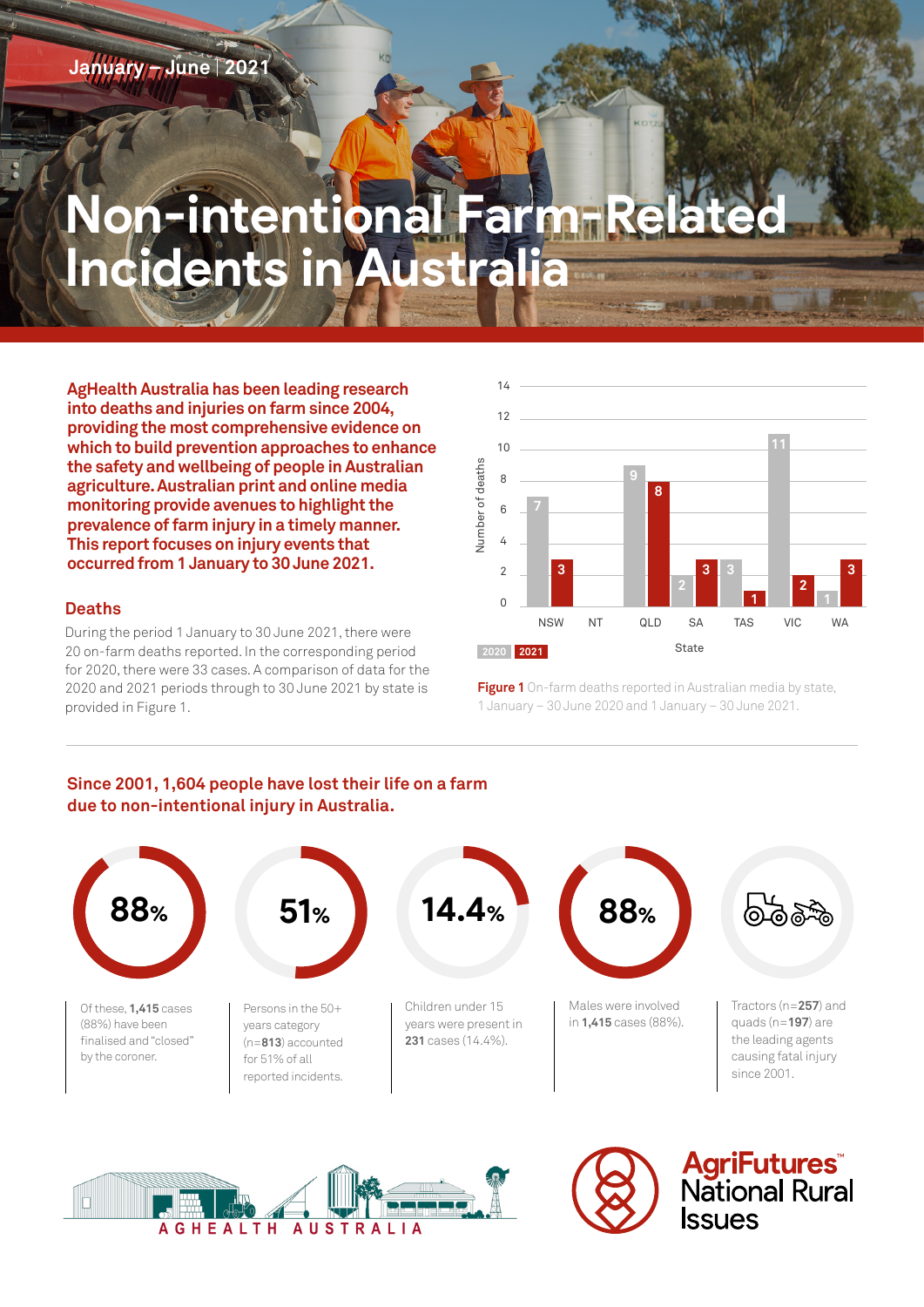For the 2021 period, tractors (n=6) were reported most frequently (Table 1). Of the total number of cases (n=20), males were involved in 17 of these cases (85%), with data for age and gender presented in Table 2.

**Table 1** Agents of injury causing on-farm deaths, by age group, 1 January – 30 June 2020 and 1 January – 30 June 2021.

|                                 |                            |                | 2020                       |              |                    | 2021           |                  |
|---------------------------------|----------------------------|----------------|----------------------------|--------------|--------------------|----------------|------------------|
| Category                        | Agent                      | $<$ 15 yrs     | >15 yrs                    | Total        | $\triangle$ 15 yrs | >15 yrs        | Total            |
| <b>Animal</b>                   | Cattle                     |                | $\mathbf{1}$               | $\mathbf 1$  |                    | $\mathbf 1$    | $\mathbf{1}$     |
|                                 | Deer                       |                |                            |              |                    |                |                  |
|                                 | Horse                      |                |                            |              |                    | $\mathbf 1$    | $\mathbf{1}$     |
|                                 | Snake                      |                | $\mathbf{1}$               | $\mathbf{1}$ |                    |                |                  |
|                                 | Animal NEC*                |                |                            |              |                    | $\mathbf{1}$   | 1                |
| <b>Farm structure</b>           | Dam                        |                |                            |              | $\mathbf{1}$       |                | 1                |
|                                 | Silo                       |                | $\overline{2}$             | $\mathbf{2}$ |                    |                |                  |
|                                 | Water source NEC*          | 1              |                            | 1            |                    |                |                  |
| <b>Farm vehicle</b>             | Aircraft                   |                | $\mathbf{1}$               | $\mathbf 1$  |                    |                |                  |
|                                 | Car                        |                |                            |              |                    | $\mathbf{1}$   | $\mathbf{1}$     |
|                                 | Motorbike                  |                |                            |              |                    | $\mathbf{1}$   | $\mathbf{1}$     |
|                                 | Quad                       | $\overline{2}$ | $\overline{7}$             | $\hbox{9}$   |                    | $\overline{2}$ | $\sqrt{2}$       |
|                                 | Side by side               |                | $\sqrt{2}$                 | $\sqrt{2}$   | $\mathbf{1}$       | $\mathbf 1$    | $\overline{2}$   |
|                                 | Trailer                    |                |                            |              |                    |                |                  |
|                                 | Truck                      |                | 1                          | $\mathbf{1}$ |                    |                |                  |
|                                 | Utility                    | $\mathbf{1}$   | $\ensuremath{\mathcal{S}}$ | 4            |                    | $\sqrt{2}$     | $\sqrt{2}$       |
|                                 | Farm vehicle NEC*          |                | 1                          | $\mathbf{1}$ |                    |                |                  |
| <b>Materials</b>                | Hay bale                   |                |                            |              |                    | $\mathbf 1$    | $\mathbf{1}$     |
|                                 | Tyre                       |                | $\mathbf{1}$               | $\mathbf 1$  |                    |                |                  |
| <b>Mobile farm</b><br>machinery | Tractor                    |                | $\sqrt{ }$                 | 4            |                    | $\mathbf 6$    | $\,6$            |
|                                 | Mobile farm machinery NEC* |                |                            |              |                    | $\mathbf 1$    | $\left( \right)$ |
| <b>Other</b>                    | Firearm                    |                | $\mathbf{1}$               | $\mathbf 1$  |                    |                |                  |
|                                 | Other NEC*                 |                | $\mathbf 1$                | $\mathbf{1}$ |                    |                |                  |
| <b>Powered equipment</b>        | Power saw                  |                | 1                          | $\mathbf{1}$ |                    |                |                  |
| <b>Working environment</b>      | Fire/smoke/flame           |                |                            |              |                    |                |                  |
|                                 | Log                        |                |                            |              |                    |                |                  |
|                                 | Trees being felled         |                | $\mathbf{2}$               | $\sqrt{2}$   |                    |                |                  |
| <b>Total</b>                    |                            | $\overline{4}$ | 29                         | 33           | $\mathbf 2$        | $18\,$         | $20\,$           |

\*NEC: Not elsewhere classified